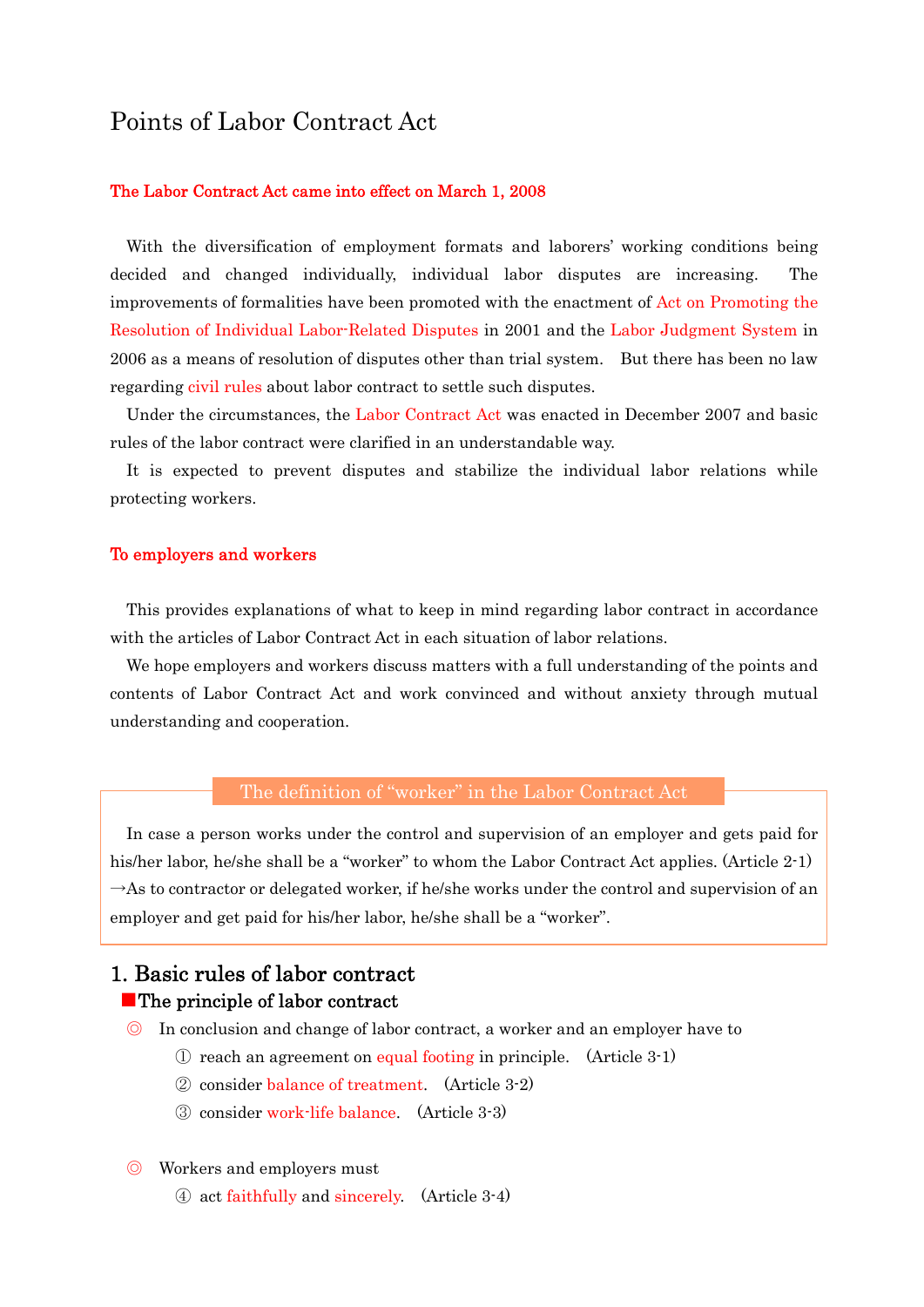⑤ not abuse rights. (Article 3-5)

## ■Both an employer and a worker have to abide by the labor contract. It is important to clarify contents of the contract to avoid troubles.

◎ An employer has to promote worker's understanding of the contents of labor contract. (Article 4-1)

- ▸ for example, by making detailed explanation for workers about the labor contract.
- ◎ It is preferable that an employer and a worker confirm the content of labor contract in writing (including items regarding fixed-term employment contract). (Article 4-2)
	- ▸ for example, by issuing a document stipulating working conditions to a worker after negotiation between labor and management.

As to fixed-term employment contract, matters of renewal of the contract should be clarified, such as whether the contract will be renewed at the expiry of the term of contract or under what circumstances the contract will be renewed.

As to fixed-term employment contract, an employer is required to do the things listed below on the basis of "The Standards Concerning the Conclusion, Renewal and Non-renewal of Fixed-term Employment" (announcement).

- ① To clarify whether or not to renew the contract after the term of the contract
- ② To provide at least 30 days advance notice of non-renewal in the event that an employer dose not renew the contract with a worker whose contract has been renewed more than three times or who has been working continuously for more than one year
- ③ To clarify the reason of non-renewal by request of a worker
- ④ To try to make the contract period as long as possible in case of renewal

■An employer has to secure the safety of life and body of an employee. (Article 5)

### 2. To close a contract

### ■Labor contract shall be concluded with mutual agreement of both an employer and a worker

◎Labor contract is concluded when a worker and an employer agree on 'working' and 'paying wages'. (Article 6)

## ■In case a place of work has rules of employment (the regulations which set the working conditions);

◎In concluding a contract between a worker and an employer, if an employer

・informed a worker (the contract can be viewed at any time)

・of rules of employment with reasonable contents,

the working conditions prescribed by rules of employment shall be the worker's working conditions. (Article 7 body)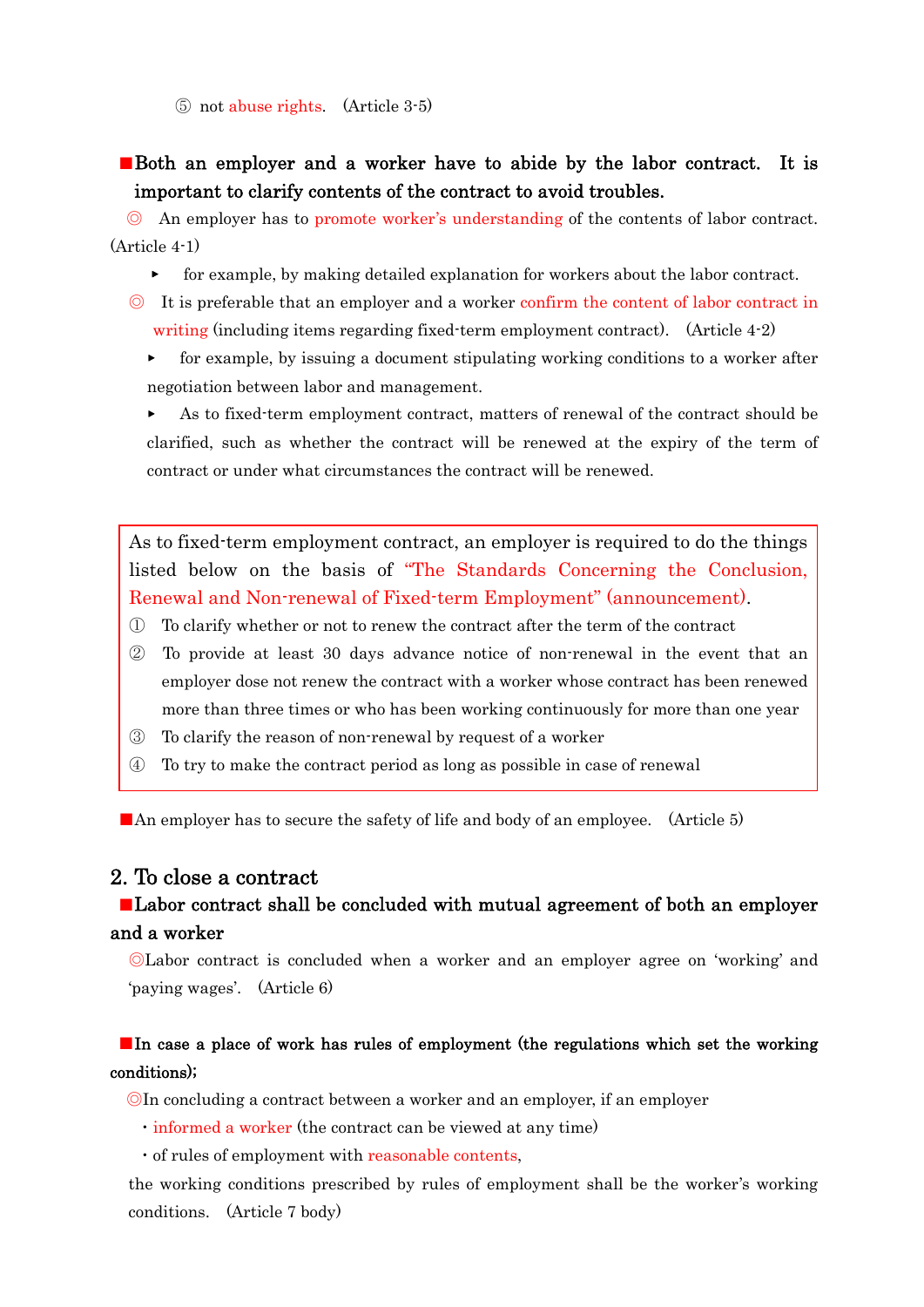▸ In such case where an employer put away the rulebook in a desk and a worker cannot read it even if he/she wants to, the rules of employment are not regarded as working conditions because they are not informed to the worker.

◎In case a worker and an employer individually agreed on working conditions whose contents are different from rules of employment, the contents on which both parties agreed are valid. (Article 7 proviso)

▸ Even if a place of work has rules of employment, working conditions can be decided flexibly to suit individual workers' circumstances.

◎In the event that the working conditions individually agreed on by a worker and an employer are below the rules of employment, worker's working conditions shall be raised to the contents of rules of employment. (Article 12)

◎Rules of employment which go against law or collective agreement shall not be a worker's working conditions. (Article 13)

### 3. To change labor contract

# ■As a worker works, working conditions such as wages and working hours often change. It is important for an employer and a worker to have thorough discussion to avoid problems regarding changes to working conditions.

◎If a worker and an employer agree, labor contract can be changed. (Article 8)

■If a place of work has rules of employment, which provide working conditions,

◎an employer cannot change working conditions disadvantageously to a worker when the employer unilaterally changes the rules of employment . (Article 9)

◎ in the event that an employer changes working conditions by changing rules of employment,

①the changes must be rational in the light of circumstances listed below.

- $\circlearrowright$  extent of disadvantage a worker incurs
- $\circ$  necessity of change to working conditions
- $\circ$  suitability of changed contents of rules of employment
- $\circ$  status of negotiations with labor union etc.

②a worker shall be kept fully informed of the changed rules of employment.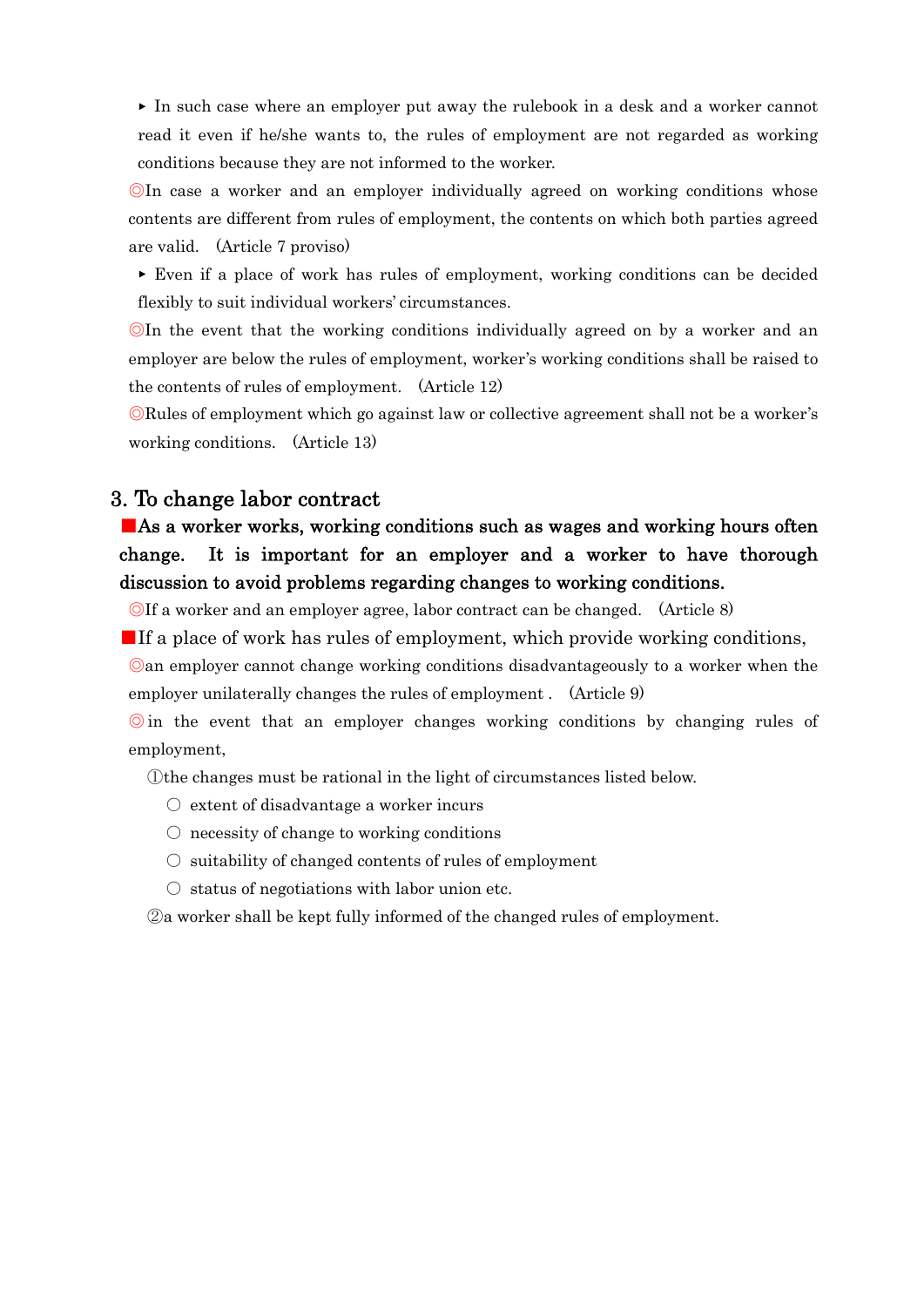Listed below are court precedents as to change of rules of employment.

#### Supreme court decision on Shuhoku bus case

It is not allowed in principle to deprive a worker of rights already acquired and unilaterally impose working conditions unfavorable to a worker by establishing or changing rules of employment. But a worker cannot refuse its application on the ground of individual worker's disagreement, as long as the concerned provision of regulation is rational.

### Supreme court decision on Oomagari Agricultural Cooperative Association case

A change of important working conditions such as wages is valid, so long as its content is rational and based on high degree of necessity.

#### Supreme court decision on Daishi Bank case

In case wages are reduced in exchange for extending mandatory retirement, ①the extent of disadvantages which a worker incurs by the change of rules of employment, ②content and extent of necessity of the change for an employer, ③validity of content of the changed rules of employment, ④improvement of other relevant working conditions such as compensatory measures, ⑤details of negotiations with labor union and so on, ⑥response of other labor union or other workers, and ⑦general situation regarding similar cases in our country should be taken into consideration comprehensively in judging its rationality.

### Supreme court decision on Michinoku Bank case

In the event that significant disadvantage occurs by change of wage system, appropriate reliefs should be provided for a worker who unilaterally suffers disadvantage, by taking provisional measures such as easing disadvantage. And there is no denying that it is unreasonable to let a part of the workers accept great disadvantage without it.

Taking into account the extent and content of disadvantage which a part of the workers suffer, it can be said that it is not rational to regard the agreement of labor union as a significant factor in judging the rationality of change of wages.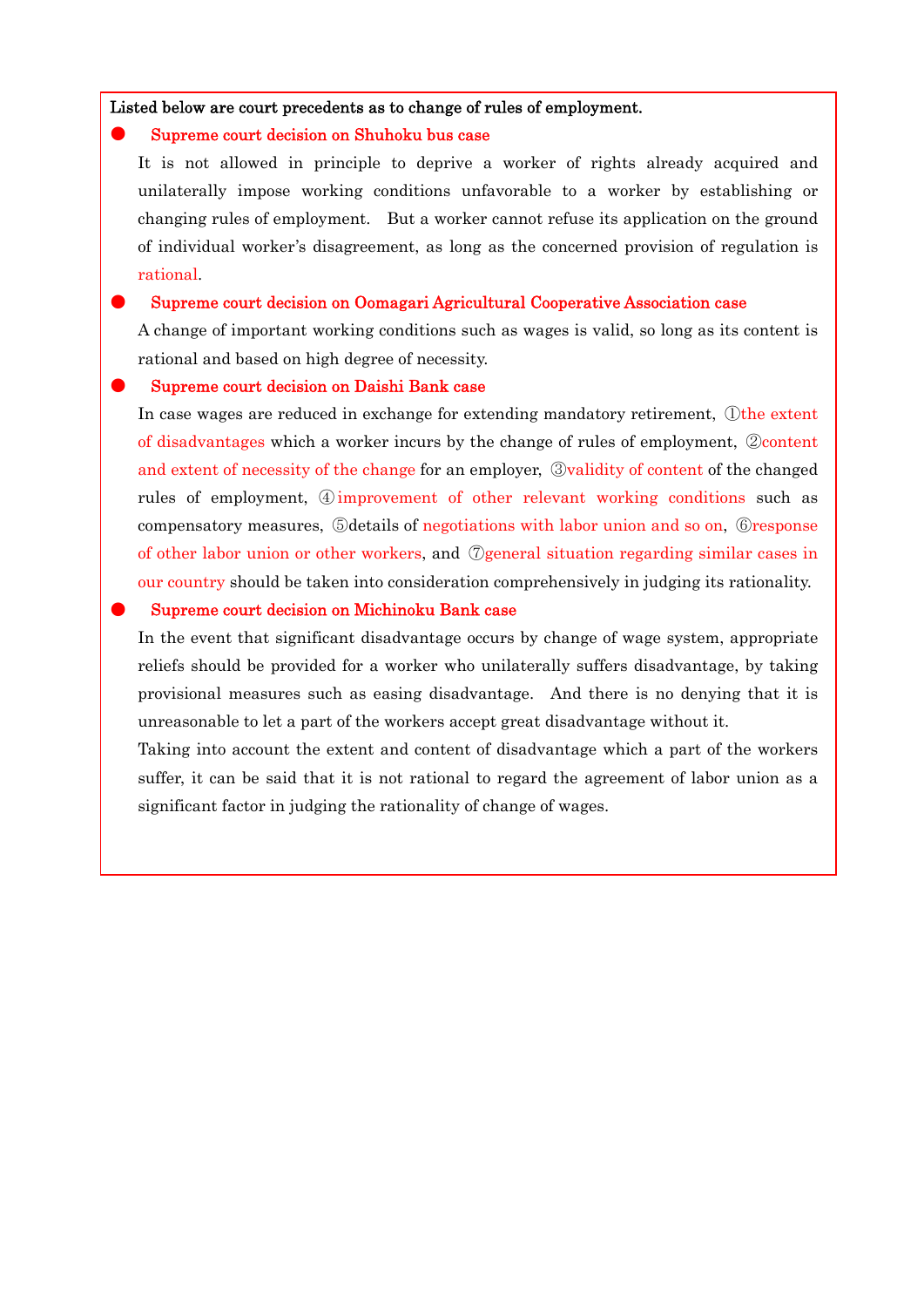If a place of work has rules of employment, a worker's working conditions are decided as follows;

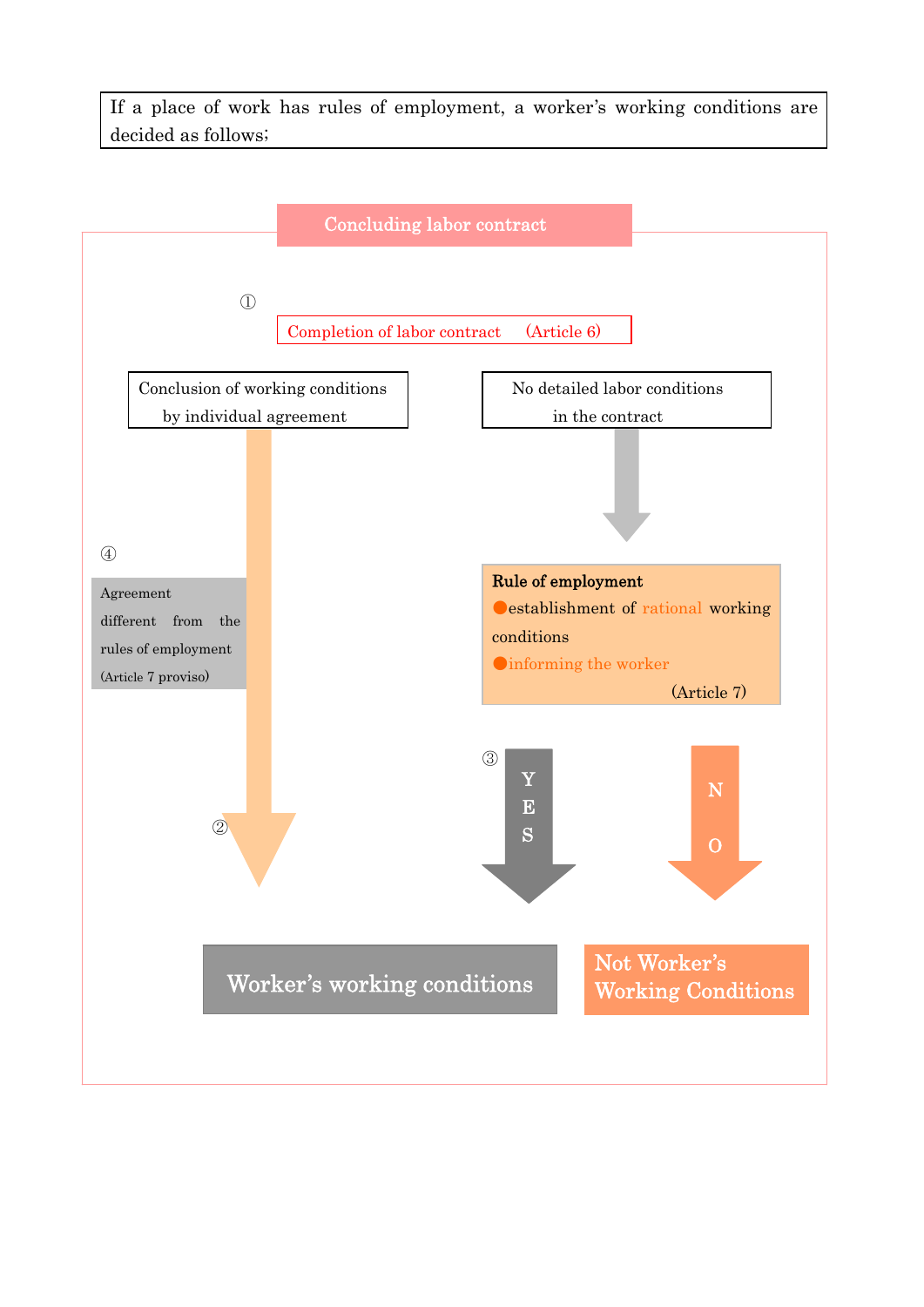◆Explanation

① Labor contract is established with mutual agreement between a worker and an employer on worker's working by employer's employment and on employer's paying for it.

② Worker's working conditions are determined by mutual agreement between a worker and an employer.

③ In the event that a worker gets employed without setting detailed working conditions in labor contract, worker's working conditions shall be the ones specified in the rules of employment if the rules of employment set rational working conditions and rules of employment are informed to the worker.

④ However, if they have agreement on the labor conditions a portion of which is different from the content of rules of employment, the agreement precedes (unless contents of agreement fall short of the standards of rules of employment).

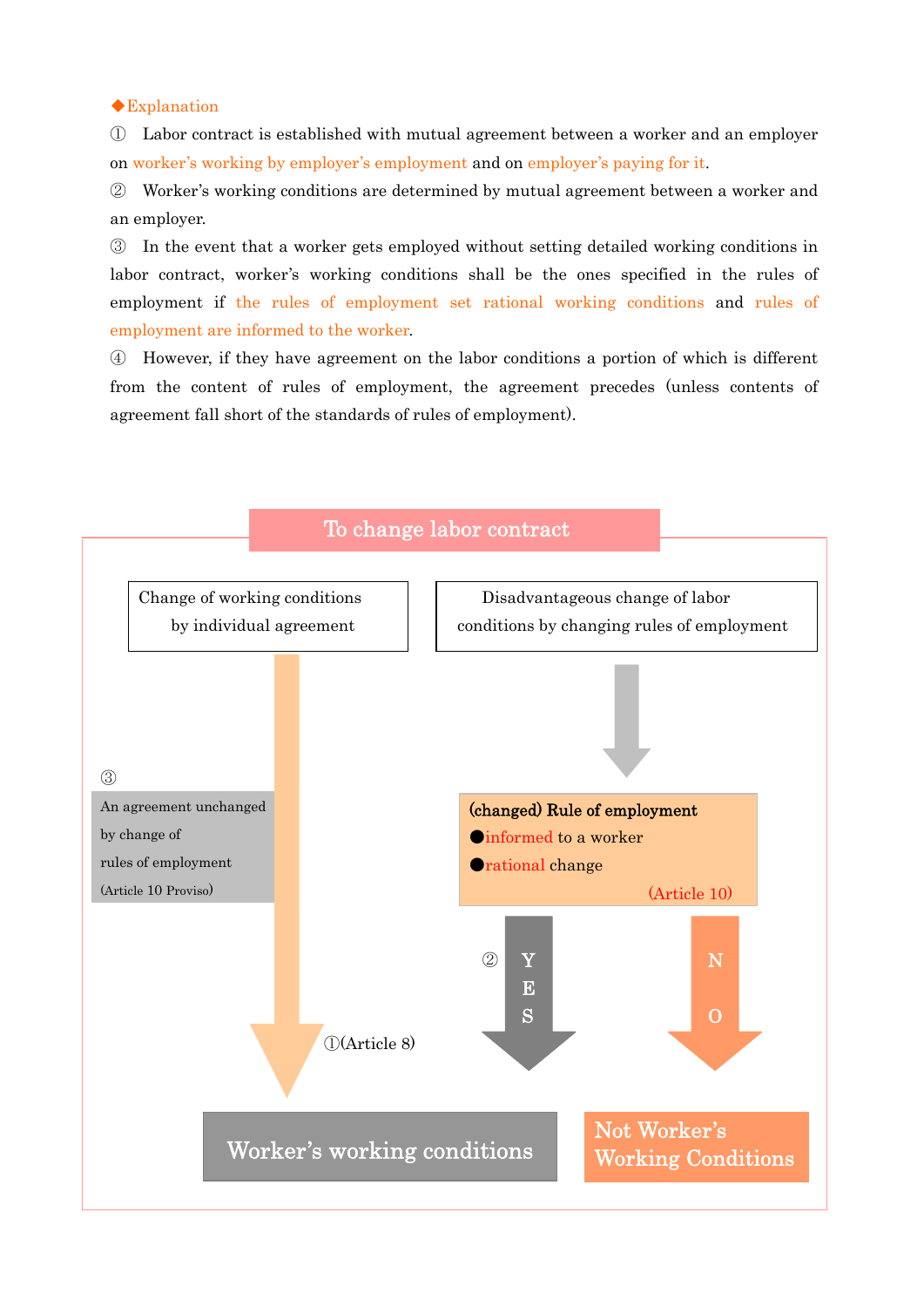◆Description

① Worker's working conditions are changed by agreement of a worker and an employer.

② In the event of changing working conditions due to change of rules of employment, they shall not be changed disadvantageously to a worker in principle. However, if an employer has informed a worker of changed rules of employment and the changed rules of employment is rational, the worker's working conditions shall be the working conditions set in the changed rules of employment.

③ However, if they have an agreement a portion of which should not be changed by change of rules of employment, the agreement precedes (unless contents of agreement do not meet the standards of rules of employment).

#### 4.To Terminate Labor Contract

■Temporary transfer to another company, disciplinary punishment or dismissal often cause troubles because they have considerable impact on a worker. Be careful not to develop into a dispute.

◎Temporary transfer order~Order of temporary transfer to another company which is recognized as abuse of power shall be invalid. (Article 14)

‣Whether it is abuse of power or not is judged from a comprehensive viewpoint such as its necessity or adequacy of appointment of the worker.

 $\odot$ Disciplinary punishment  $\sim$ Disciplinary punishment which is recognized as abuse of power shall be invalid. (Article 15)

‣Whether it is abuse of power or not is judged from a comprehensive viewpoint such as quality or condition of the worker's act.

◎Dismissal~Dismissal which lacks in objectively rational reason and is not acceptable to current social standards shall be invalid as abuse of power. (Article 16)

### 5. To conclude fixed-term employment contract

■In case of concluding fixed-term employment contract (for example concluding one year contract with a part-time worker), please keep the following things in mind to prevent troubles, as dispute is likely to arise upon termination of contract.

◎An employer cannot dismiss a worker until the expiry of term of contract, unless absolutely necessary. (Article 17-1)

◎An employer should not renew the contract repeatedly by making its term shorter than necessary in light of the purpose of hiring a worker with fixed-term employment contract. (Article 17-2)

We post the latest information on the website of the Ministry of Health, Labour, and Welfare.